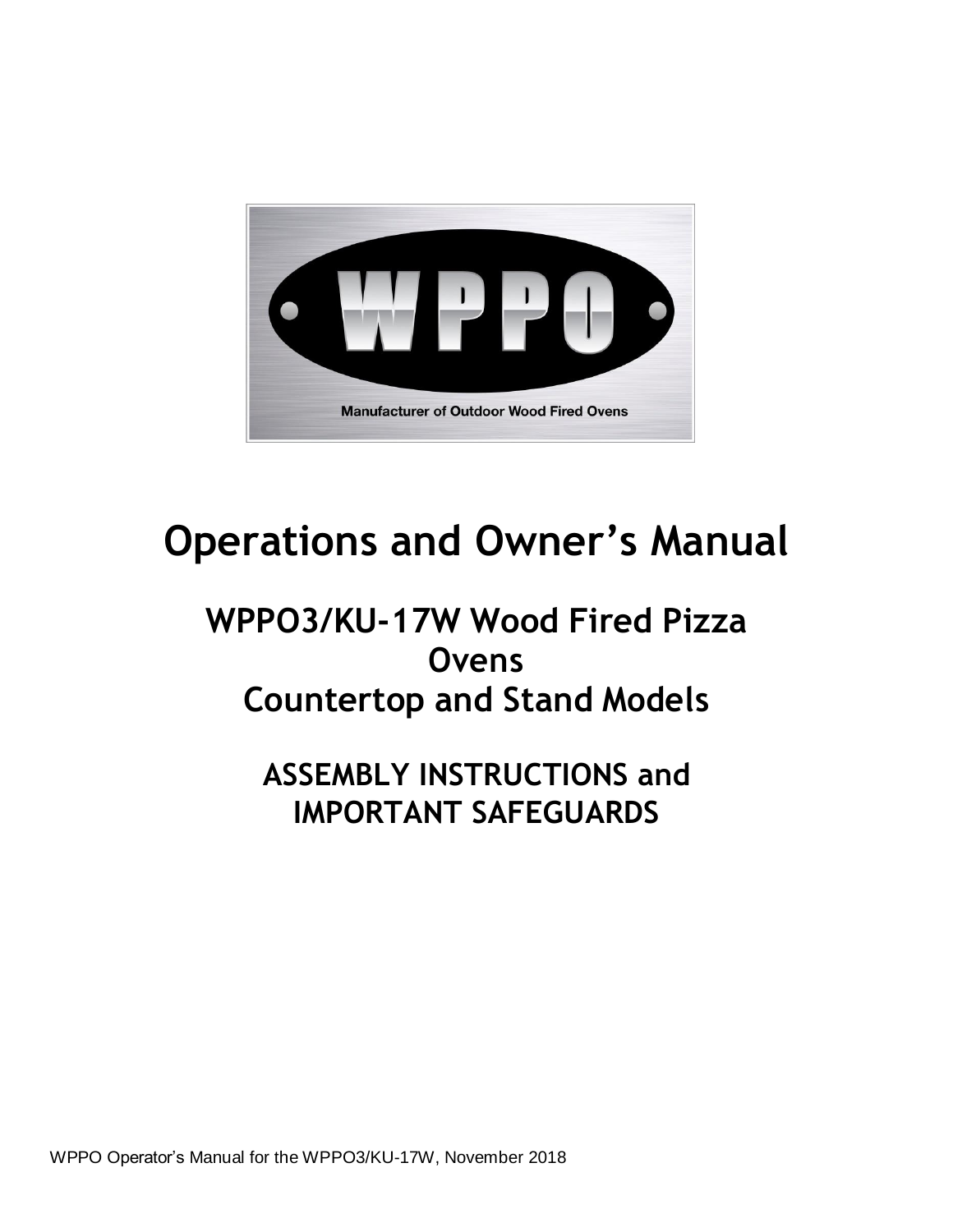# **WPPO3 ASSEMBLY INSTRUCTIONS**

| No. | Part name                | quantity |                   |
|-----|--------------------------|----------|-------------------|
| 1   | Chimney's cover          | 1        |                   |
| 2   | Chimney assembly         | 1        |                   |
| 3   | Oven body                | 1        |                   |
| 4   | Door assembly            | 1        |                   |
|     | <b>Base/Feet</b>         |          |                   |
|     | Heavy duty leveling feet |          |                   |
| A   | M6*12 screws             | 13       | <b>TORON</b><br>♣ |
| B   | M6*38 screws             | 4        | ÷                 |
|     |                          |          |                   |

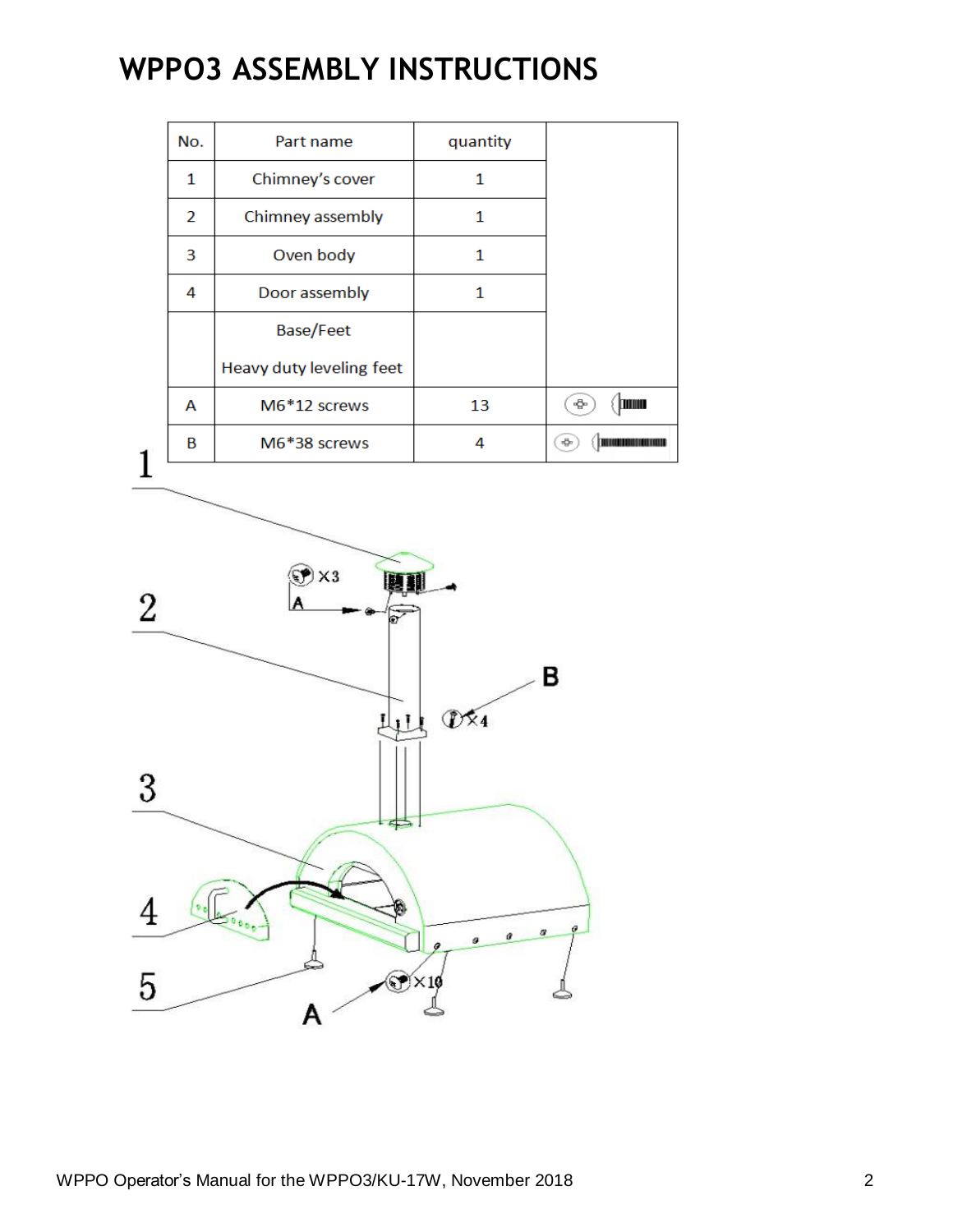# **KU-17W ASSEMBLY INSTRUCTIONS**

|     | Parts list        |
|-----|-------------------|
| 1.  | Top shelf         |
| 2.  | Left front leg    |
| 3.  | Left back leg     |
| 4.  | Right front leg   |
| 5.  | Right back leg    |
| 6.  | Fixed plate       |
| 7.  | Bottom shelf      |
| 8.  | Wheel * 2         |
| 9.  | Axle              |
|     | 10. Sleeve * 2    |
|     | 11. Side handle   |
| 12. | Firebox assembly  |
| 13. | Chimney assembly  |
|     | 14. Chimney cover |
| 15. | Door assembly     |

| NO. | Part                        | Qty            | Image                      |
|-----|-----------------------------|----------------|----------------------------|
| Α   | M6*12 screws                | 27             | $\left(\frac{1}{2}\right)$ |
| В   | M6 Lock nuts<br>(for wheel) | 2              |                            |
| C   | OD18*ID6.5 T1.0<br>Washers  | $\overline{2}$ | (O)                        |
| D   | M6*38 screws                |                |                            |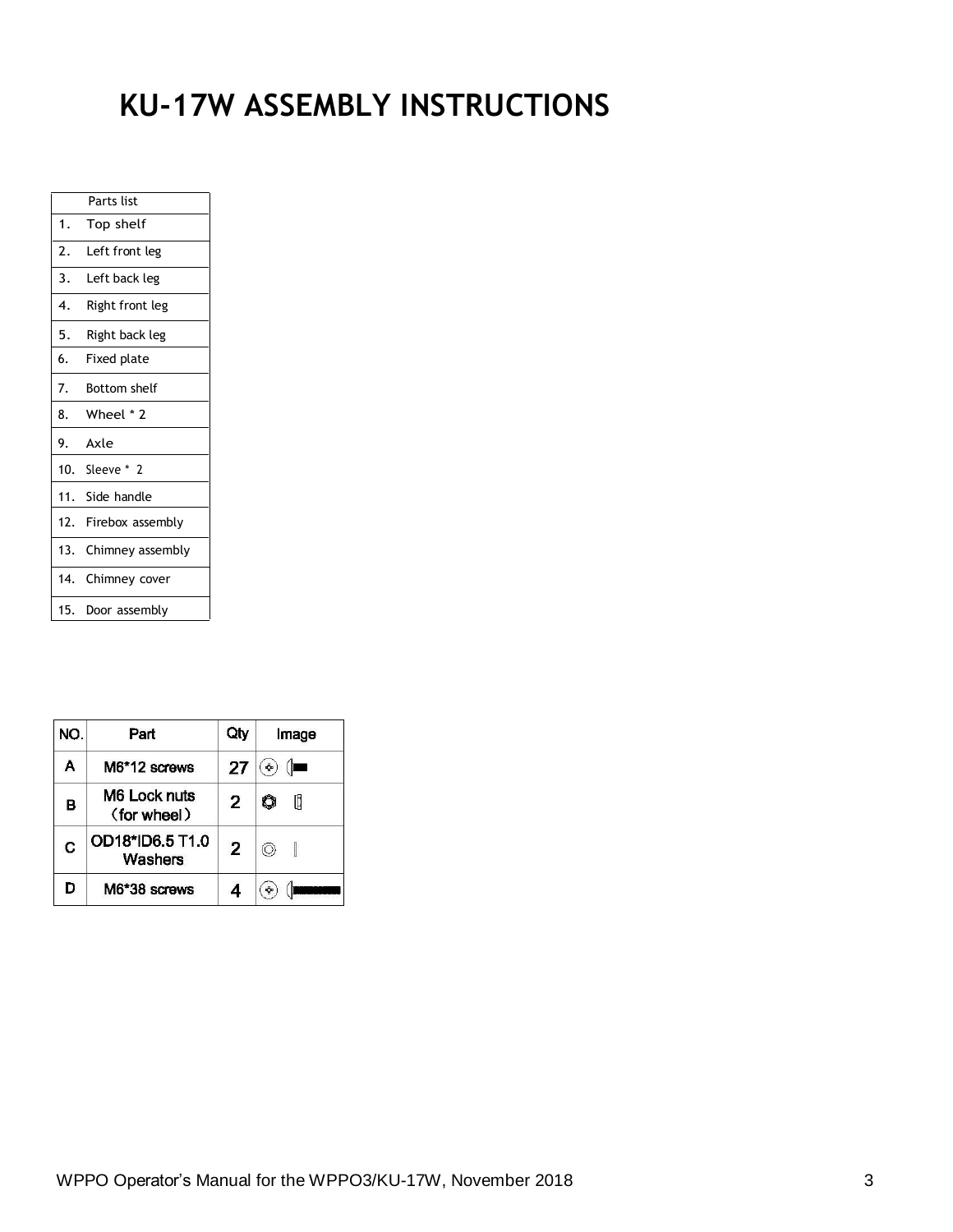# **Exploded View**



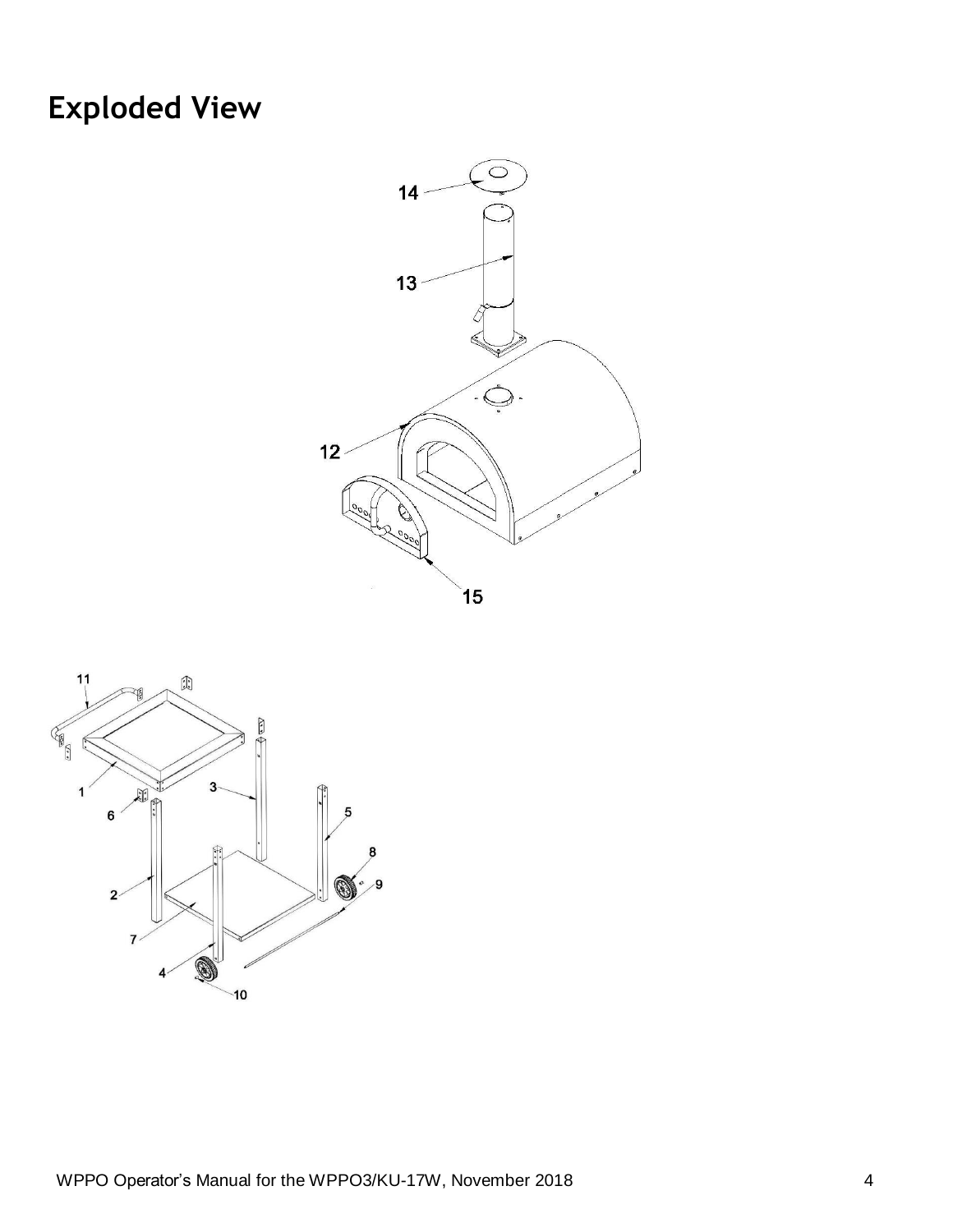



1-1: Attach the left front leg (2) and fixed plate (6) to the Top shelf (1) with four M6\*12 screws (A); 1-2: Attach the left back leg (3) and fixed plate (6) to the Top shelf (1) with four M6\*12 screws (A); 1-3: Attach the right front leg (4) and fixed plate (6) to the Top shelf (1) with four M6\*12 screws (A); 1-4: Attach the right back leg (5) and fixed plate (6) to the Top shelf (1) with four M6\*12 screws (A); partially tighten each screw with a screwdriver. (as shown)

Step 2



Slide the bottom shelf (7) into the corresponding position of each leg, with four M6\*12 screws (A) tighten by hand. (as shown)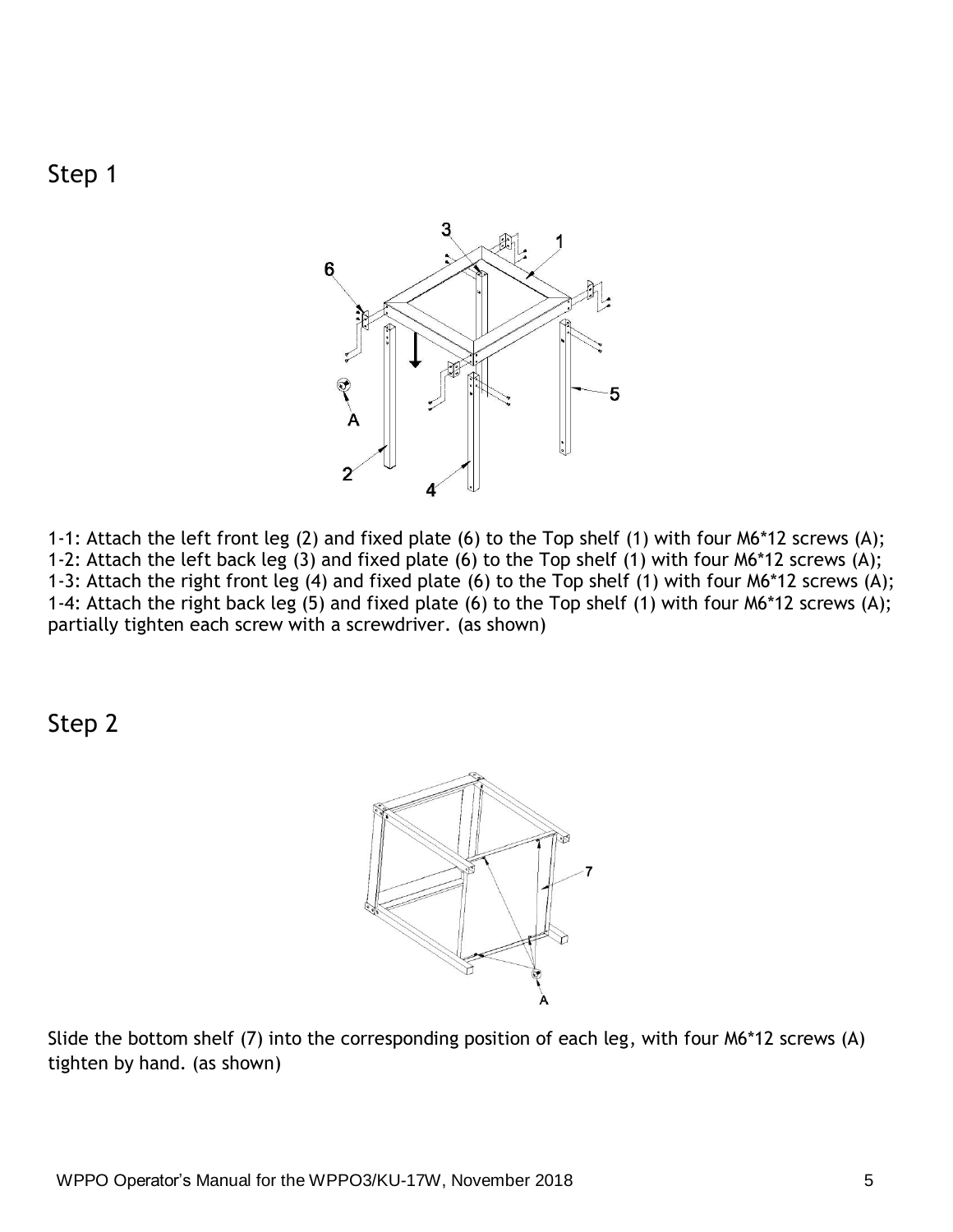

Slide the Axle (9) through the wheel legs (4 and 5), slide a Wheel (8) and Sleeve (10) and Flat washer (C) onto axle end, Thread two M6 lock nuts (B) onto each long end and tighten with a wrench. The wheel should spin, but not wobble.

Step 4

Step 3



Slide the Side handle (11) onto Left front leg (2) and left back leg (3,) with four M6\*12 screws (A) tighten by hand.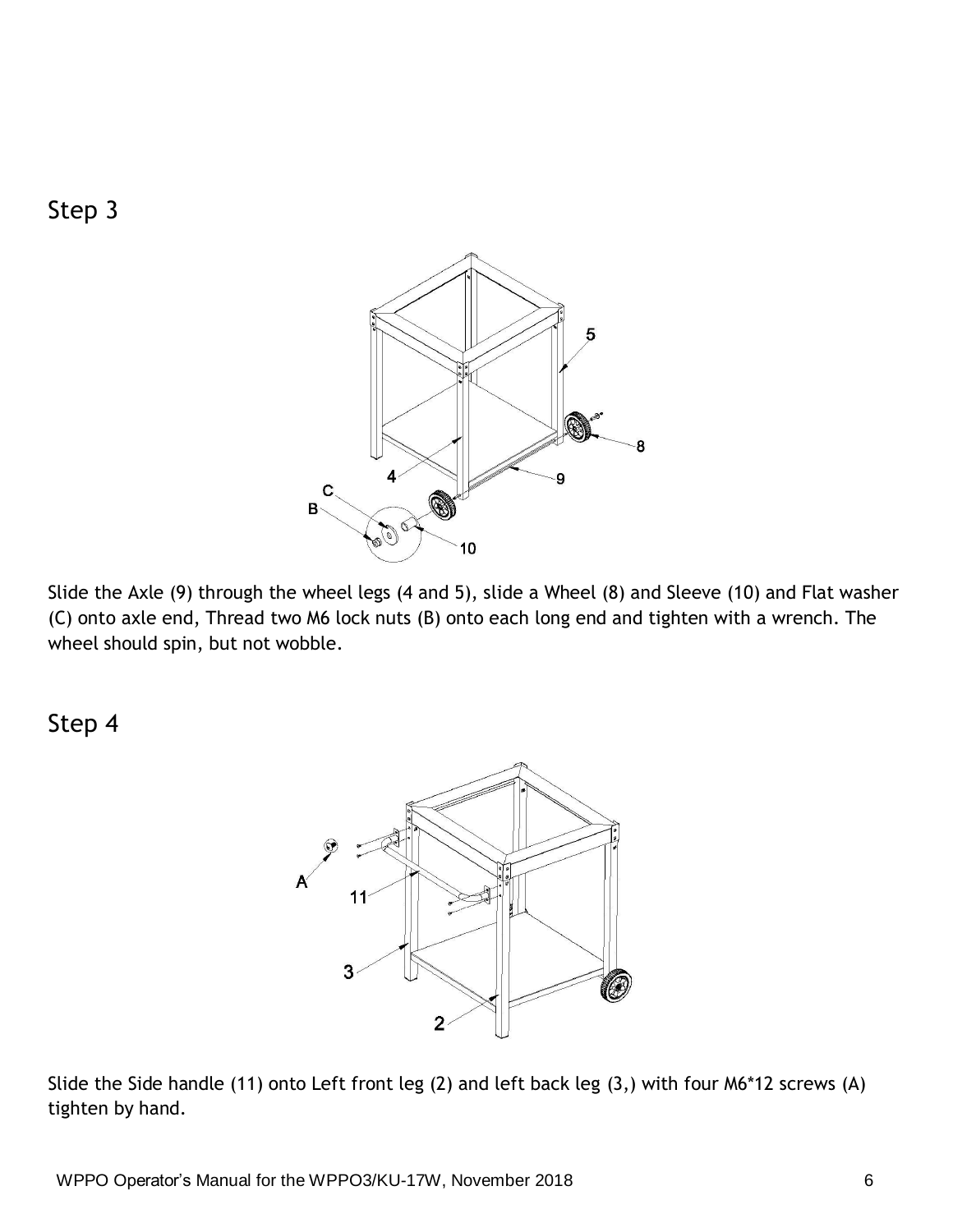

The Firebox assembly (12) is lifted and placed onto the corresponding position of the frame roof (1).

Step 6

Step 5



Affix the Chimney cover (14) onto the Chimney assembly (13) with three M6\*12 screws (A) tighten by hand.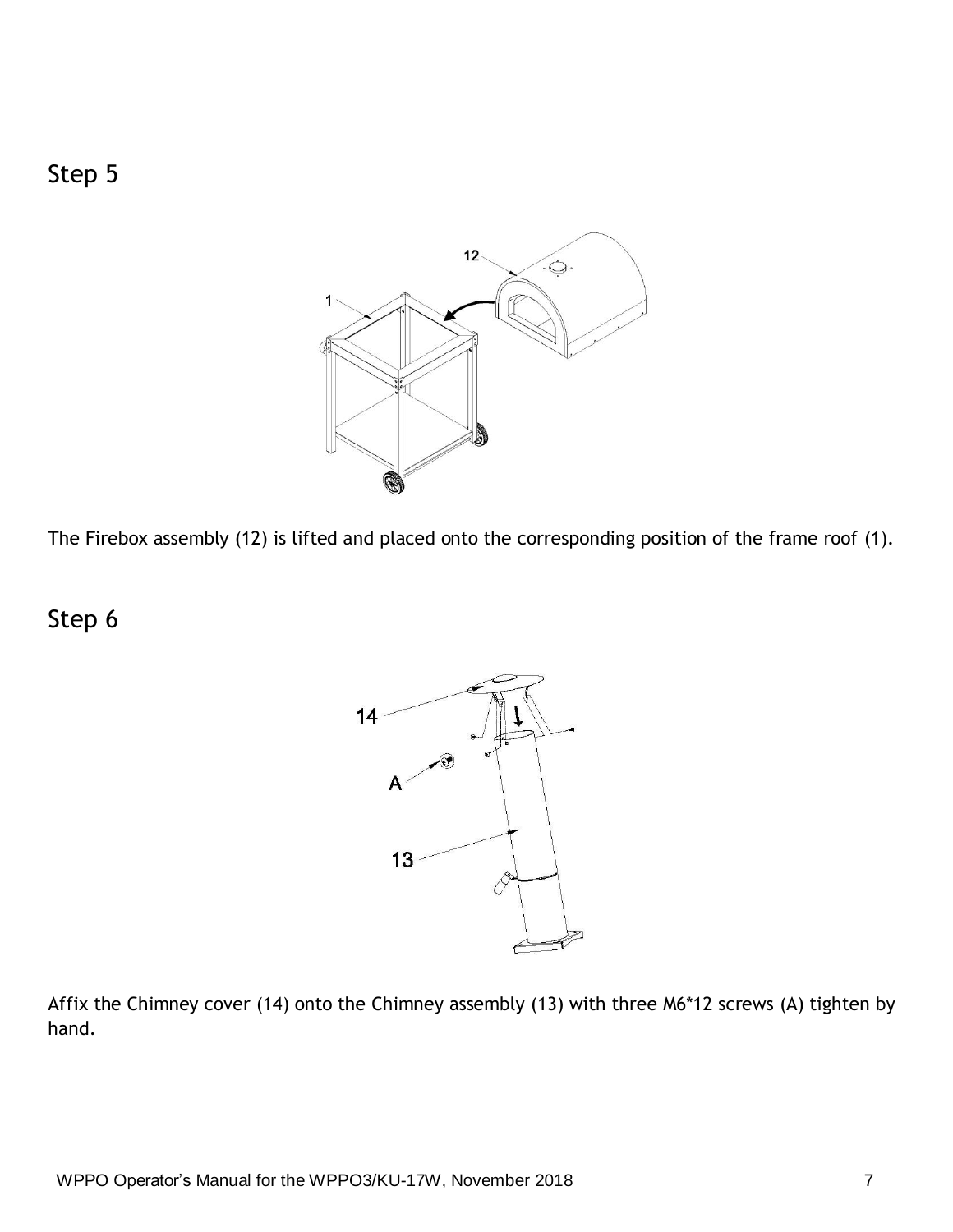Step 7



Place and fasten the Chimney assembly (13) onto firebox assembly (12) with four M6\*38 screws (C) tighten by hand.

Step 8



Slide the Door assembly (15) into the corresponding position (Front door opening) of the firebox assembly (12).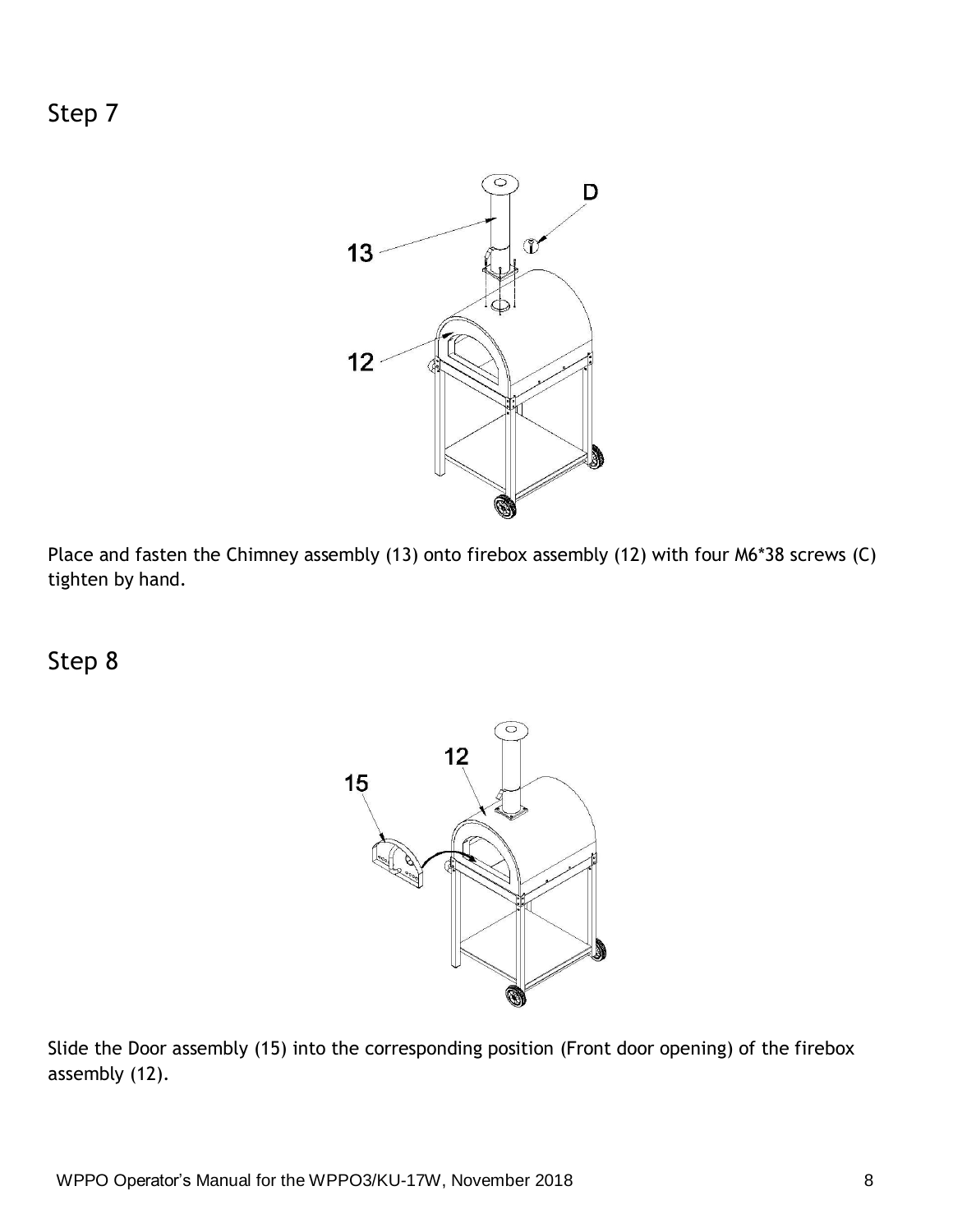

Your WPPO3/KU-17W Pizza Oven are now ready for use. No curing is required.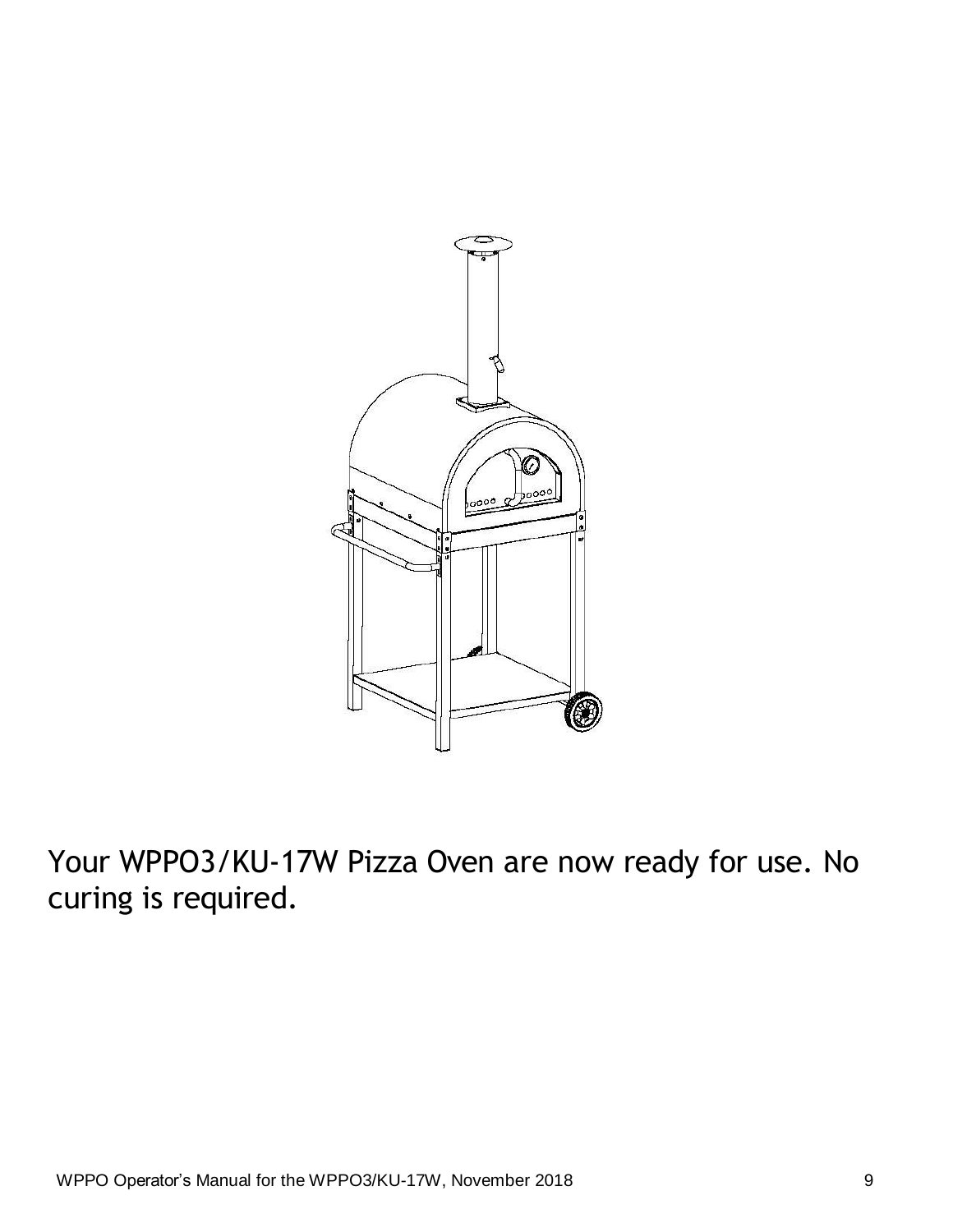# **Precautionary Safety Messages 4:**

- As this oven uses a naked flame, it is advisable to keep a well-maintained fire  $\mathbb{I}$ extinguisher close by for added safety.
- Ensure the oven is not overloaded with firewood and that burning logs cannot roll out.  $\mathbb{I}$
- DO NOT OVER-FIRE. The oven temperature should not exceed **805°F**. "Over-firing" by  $\mathbb{I}$ exceeding this temperature, or having flames spill out the front of the oven, may cause personal injury and/or damage to the pizza oven which is not covered under the warranty.
- $\mathbb{L}$ Due to the intense heat, please use due care when operating this oven.
- These units have been designed as ovens for cooking purposes, not as a general wood fire for  $\mathbb{L}$ outdoor heating.
- $\mathbb{I}$ Recommended maximum cooking temperature is **745°F.**

### Firing Your Oven:

When heating up your oven, it is recommended you gradually increase the flame up to the desired temperature. Maximum airflow is recommended during this process, so do not place the door over the opening of the oven after lighting your fire.

- Start your fire in the center of the oven's cooking floor using dry kindling and a taste- free,  $\mathbb{I}$ odor-free fireblock or fire starter. Build your fire up slowly, adding wood to the back and sides as the fire grows. Once the fire is burning consistently, add wood as required (just a few pieces of wood will be needed.) Let the fire burn for about 15−20 minutes, or until the fire has settled with minimal smoke output, and the oven is at the desired heat.
- To prepare for cooking, move the fire to one side of the oven and brush the oven floor.  $\mathbb{I}$ Only use a copper or brass brush. Do not use steel wire brushes, natural fiber brushes, or wet cloths to clean the oven floor.
- Cooking should commence when the coals have formed, and the oven floor and dome have  $\mathbf{I}$ reached the desired temperatures.
- Always check the temperature gauge, or use a point-and-shootinfrared thermometer to  $\mathbb{I}$ ensure the oven is maintaining the desired temperature. Note: Shooting an infrared thermometer directly into the flames will give varying and less helpful readings.
- Additional firewood can be added as necessary to sustain the required heat. To maintain the  $\mathbb{I}$ most consistent oven temperature, use your metal pizza peel to place any new wood inside of the oven away from the active fire for a few minutes. When the wood has warmed, move it over onto the coals, where it will light quickly with a minimum of smoke. Never toss or throw wood into the oven or directly onto the fire.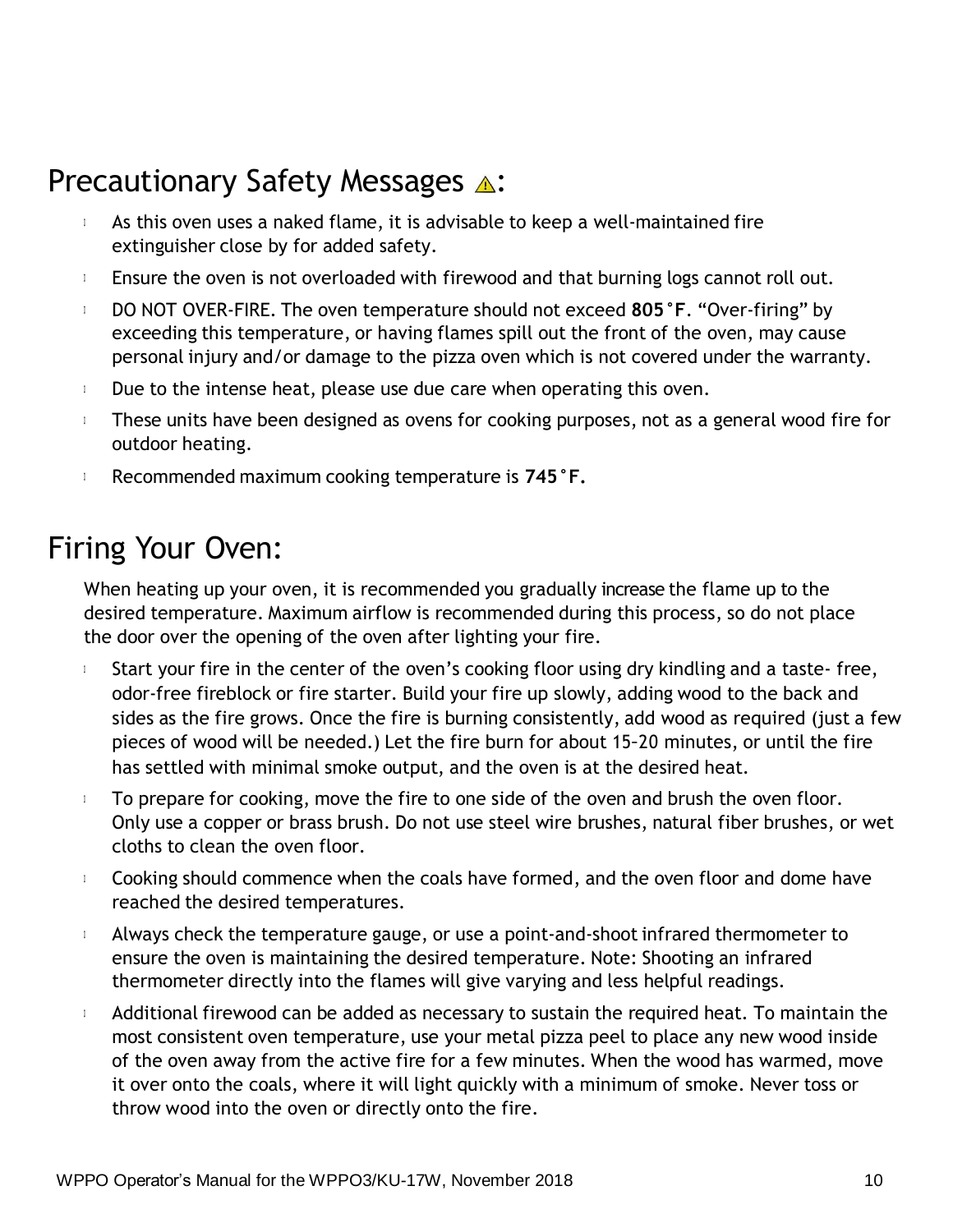- $\mathbb{I}$ An open oven mouth (i.e. no door covering the opening) allows extra air flow. This is useful when lighting the fire, or for boosting the fire when adding firewood. Partially blocking the mouth of the oven with the door will reduce the flame size, intensity, and heat, allowing for a more controlled cooking temperature.
- $\triangle$  DO NOT completely cover the mouth of the oven with the door when there is a live flame  $\mathbb{I}$ inside the oven. This will cut off oxygen to the fire, and can cause the fire to erupt suddenly when the door is removed. Gasses from the fire can also create pressure build up behind the light-weight door, causing it to blow out like a projectile.
- $\triangle$  BEWARE of very high temperatures in the oven. Use long, heat-resistant gloves or mitts  $\mathbb I$ that are rated as flame-retardant and non-combustible up to a minimum of 800°F when handling pots and tools. DO NOT put unprotected hands or arms inside of the oven while it is lit.

# Firewood and Fuels:

The efficiency of the oven depends on the quality of the firewood used. Only dry wood should be used, as damp wood produces excessive smoke and will delay the oven reaching the desired operating temperature. Double-split wood in lengths of 12"−16" and

2"−5" diameter is preferred. Visit [www.woodpelletpizzaoven.com](http://www.woodpelletpizzaoven.com/) to learn more about firewood types, properties, and recommendations.

Use solid wood fuels only. DO NOT use charcoal, pressure treated lumber, chipped wood products, sappy wood (such as pine,) laminated wood, or any material other than dry, medium or hard firewood.

 $\triangle$  DO NOT use liquid fuel (firelighter fluid, gasoline, lantern oil, kerosene, or similar liquids) to start, "freshen up," or maintain the fire. These types of fuels can cause explosions or flashbacks to occur, resulting in severe burns.

### Oven Clearances:

The WPPO3 is designed for outdoor use only.  $\triangle$  BEWARE of flying sparks from the opening of the oven. It is essential to maintain clearance space between the oven and any materials. Be mindful of walls, ceilings, awnings, canopies, foliage, or construction materials and at all times maintain a minimum of 12 foot clearance to combustibles from all directions of the oven when in use.

Please note that the oven's exterior can be hot to the touch. The exterior of the oven can reach in excess of 200°F, while the chimney can exceed 400°F. Do not touch the exterior of the oven or chimney without wearing heat- resistant, protective gloves. Do not move or store the oven until the exterior and interior of the oven has cooled down to less than 85°F.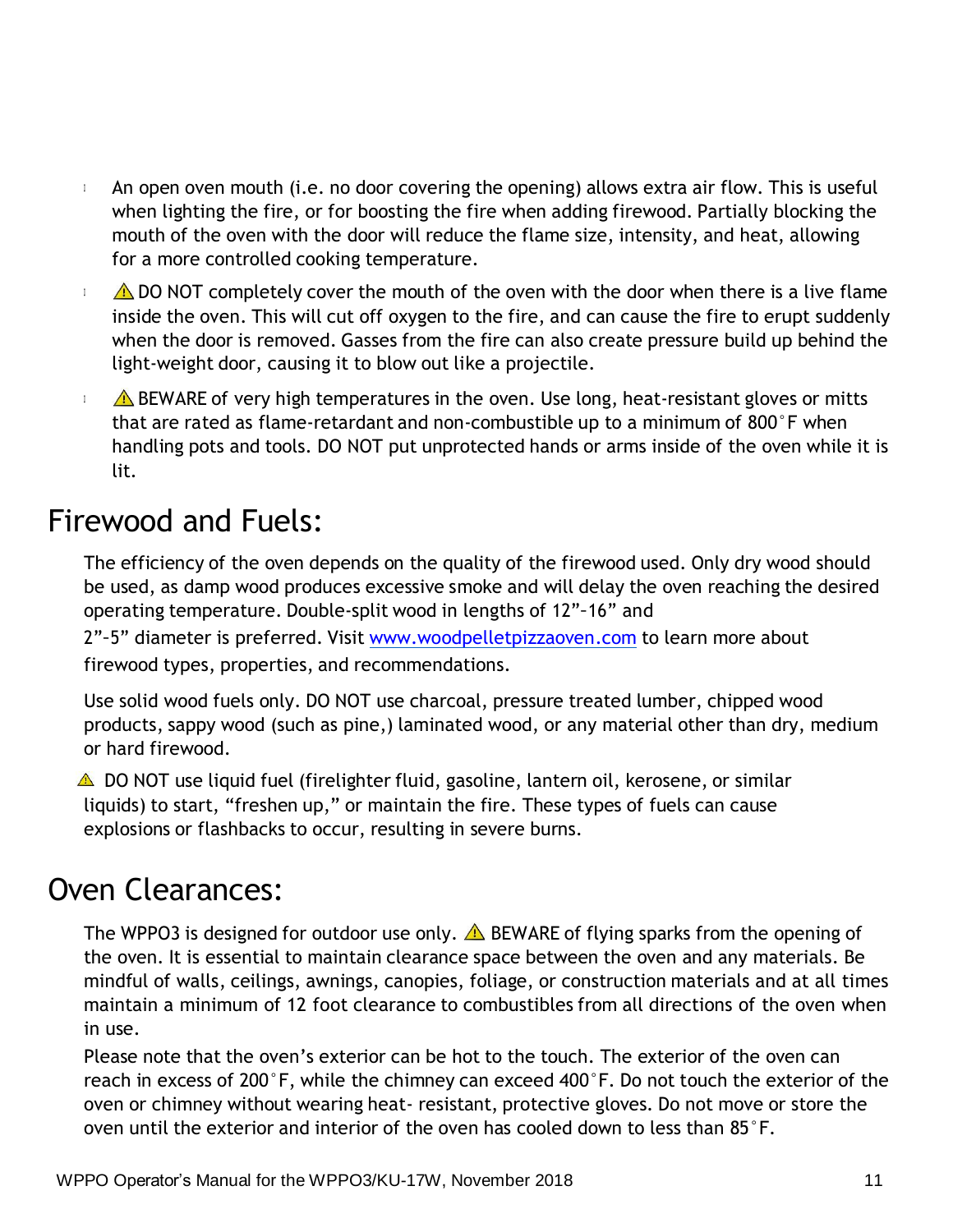# Oven Door – Baking Function:

The oven door is used when baking. The door should be removed when cooking pizza. Use safety gloves rated to 800°F when removing the door to avoid contact with the hot surface. Place the door on the storage tray of the pizza oven stand for safe keeping.

 $\triangle$  NEVER close the oven door completely when a fire is burning in the oven. Among other risks, closing the door fully will cut off oxygen to the fire, and can cause the fire to erupt suddenly when the door is removed, increasing the possibility of injury.

### Water:

Water can damage the inside of your oven. You must ensure that no water enters the oven chamber, either through the oven door opening, or through the chimney.

- Always place the provided metal door in the oven opening when not in use to stop  $\mathbb{I}$ water from entering through the opening into the oven chamber.
- Do not install the oven at a backward-leaning angle, where water could enter the oven and  $\mathbb{I}$ pool, causing damage.
- Do not ice or wet-mop the oven floor.  $\mathbb{I}$
- Water is not required to clean the cooking floor. The oven operates at very high  $\mathbb{I}$ temperatures. The high heat act as an automatic "self-cleaning" mode, burning off all spilled or stuck-on foods. If stuck-on food is a problem during cooking, you can remove it with a brass oven brush. As a preventative measure, non-dough based foods should always be placed on appropriate cookware before being placed in the oven.

If possible use a snug fitting cover when not in use. Visit [www.woodpelletpizzaoven.com](http://www.woodpelletpizzaoven.com/) to learn more about covers.

### Soot:

Over time, the top of the opening to your oven will darken with soot. While your Bella's vent and chimney system do an excellent job of drawing smoke out of the oven chamber, soot is an unavoidable part of any wood oven. You can occasionally clean the oven opening with soap and water (with the door firmly in place,) or you can allow the opening to naturally become black.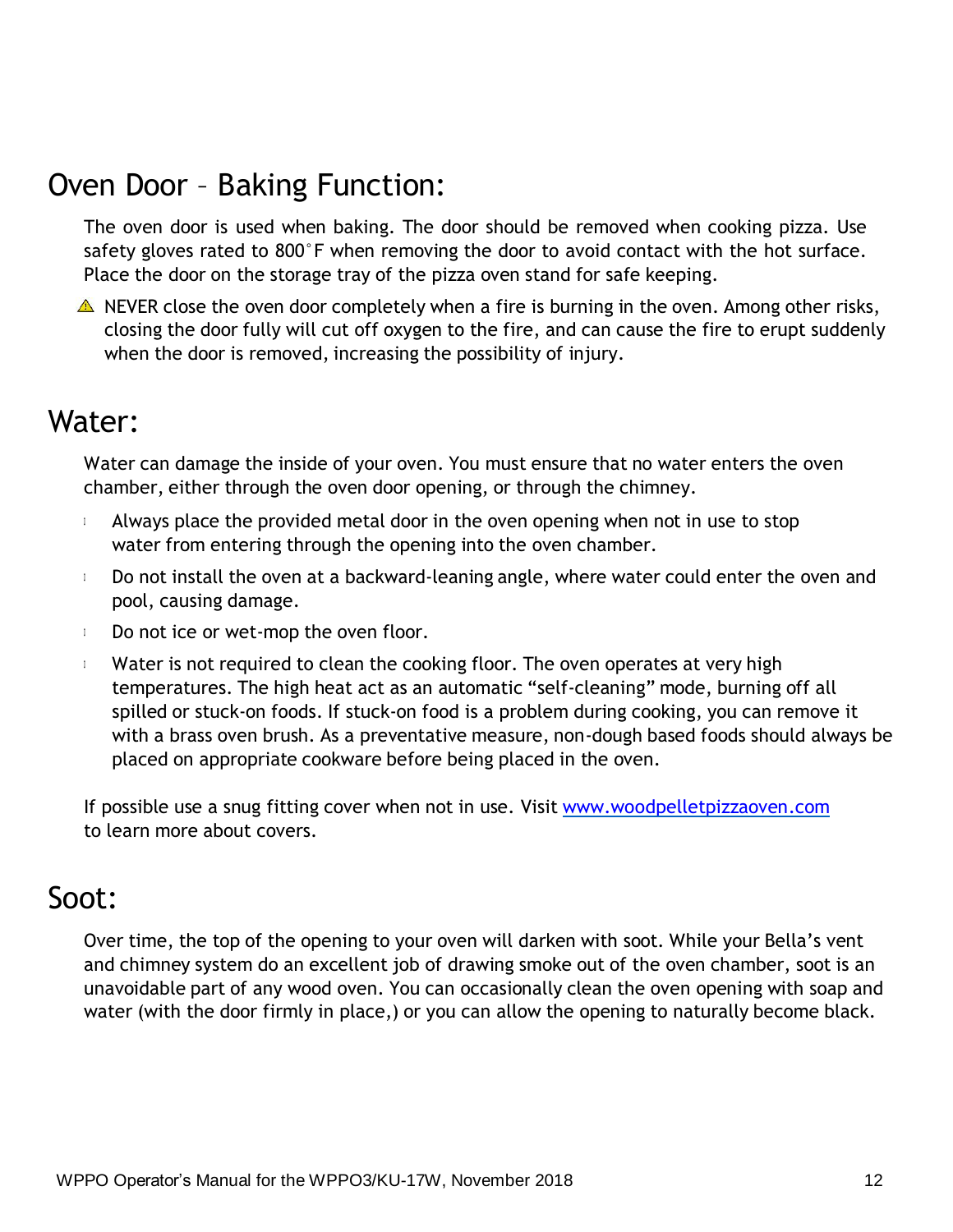## Maintenance and Cleaning Instructions:

- $\mathbb{I}$  $\triangle$  To prevent a possible burn injury, always allow the oven to completely cool before cleaning it.
- Use warm soapy water and a soft cloth to clean the exterior of the oven. Do not use oven  $\mathbb{I}$ cleaner, as it may damage the surface coating. Wipe the stainless steel with the grain to reduce external scratching of the finish.
- $\mathbb{I}$ Do not dispose of ash residue or unburnt charcoal briquettes until they have completely cooled. Do clean the ashes out of your oven before you light a new fire. Old, cold ashes will get in the way of baking food.
- $\mathbb{I}$ Disposal of Ashes: Ashes should be placed in a metal container with a tight-fitting lid. Pending disposal, the closed container of ashes should be placed on a non- combustible floor or on the ground, well away from all combustible materials.
- Creosote: When wood is burned slowly, it produces tar and other organic vapors. The vapors  $\mathbb{I}$ combine with expelled moisture and condense in a relatively cool oven flue of a slow burning fire, accumulating as creosote. When ignited, this creosote makes an extremely hot fire.
- Inspect your chimney for creosote buildup regularly. We recommend that you sweep your  $\mathbf{I}$ chimney no less than once per year, minimum, or as often as is required, based on the type and volume of use. Have your chimney cleaned by a professional chimney sweep if you are unsure about the process or your ability to clean it. Use a plastic, wood, or steel brush. Do not use a brush that will scratch the stainless steel liner of your chimney. Scrub the spark arrestor with a wire brush. You should also remove the chimney cap for cleaning. Be sure to replace the spark arrestor and cap on the chimney after the cleaning is complete and before lighting a fire in your oven again.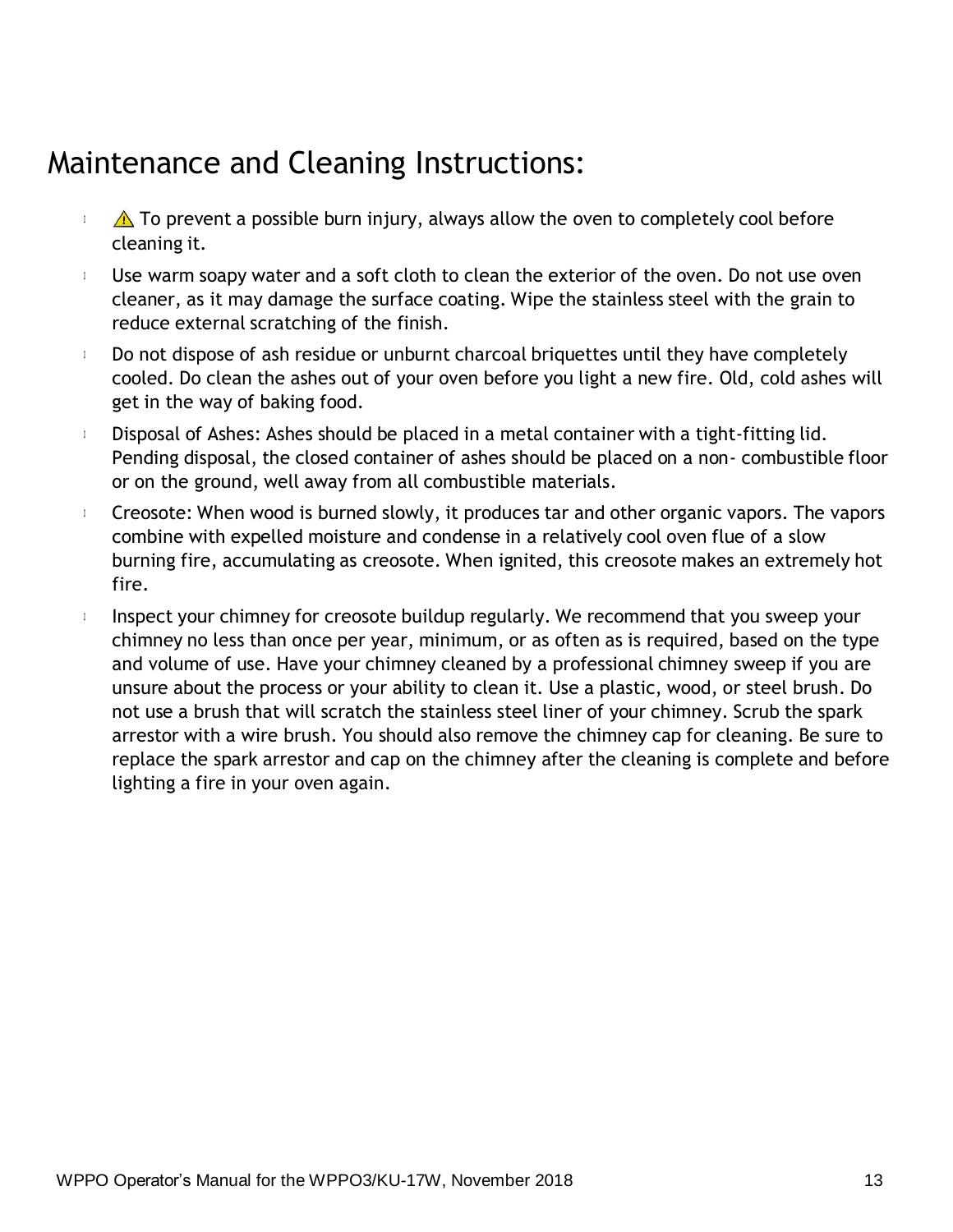## **Limited Warranty**

Top Saw Tool LLC WPPO (Wood Pellet Pizza Oven) Woodpelletpizzaoven.com, dba

### **THE WARRANTY**

Top Saw Tool, LLC, a producer and importer of quality ovens and fireplaces, warrants its WPPO Pizza Ovens and their components, including oven body, floor, venting system, factory-installed finishes, stand, door, and accessories (herein referred to as Product) to be free from defects in materials and workmanship for a period of **one (1) year** from the date of shipment. Additionally, Top Saw Tool warrants the internal dome welds on the oven to be free from defects for a period of **two (2) years**. Warranty may be invalidated if Product is not correctly installed, operated, and maintained according to all supplied instructions.

### **QUALIFICATIONS TO THE WARRANTY**

The complete Product Warranty outlined above does not apply under the following circumstances:

(1) The Product was not installed in accordance with Top Saw Tool installation instructions and local building codes.

(2) This Warranty does not apply to any hairline cracking in the ceramic cooking floor, or any problems caused by over- firing, as defined in the Owner's Manual.

(3) The Product has been subjected to non-standard use, including but not limited to, tossing or throwing firewood into the oven with force, addition of non-approved appliances or burners, burning fuels with abnormal burning characteristics, including: driftwood, coal, plywood, and wood products using a binder that may burn at excessive temperatures and cause damage to the Product.

(4) The Product has been subjected to icing or wet-mopping the oven while it is still heated (which can cause cracking or damage to the oven floor,) or improper chemicals or liquids have been used to clean or sanitize the interior of the oven.

(5) This Warranty does not cover damage caused from storing any materials on the top of the oven.

(6) This Warranty does not apply to normal wear and tear of the Product, or on parts that would be worn or replaced under normal conditions, including: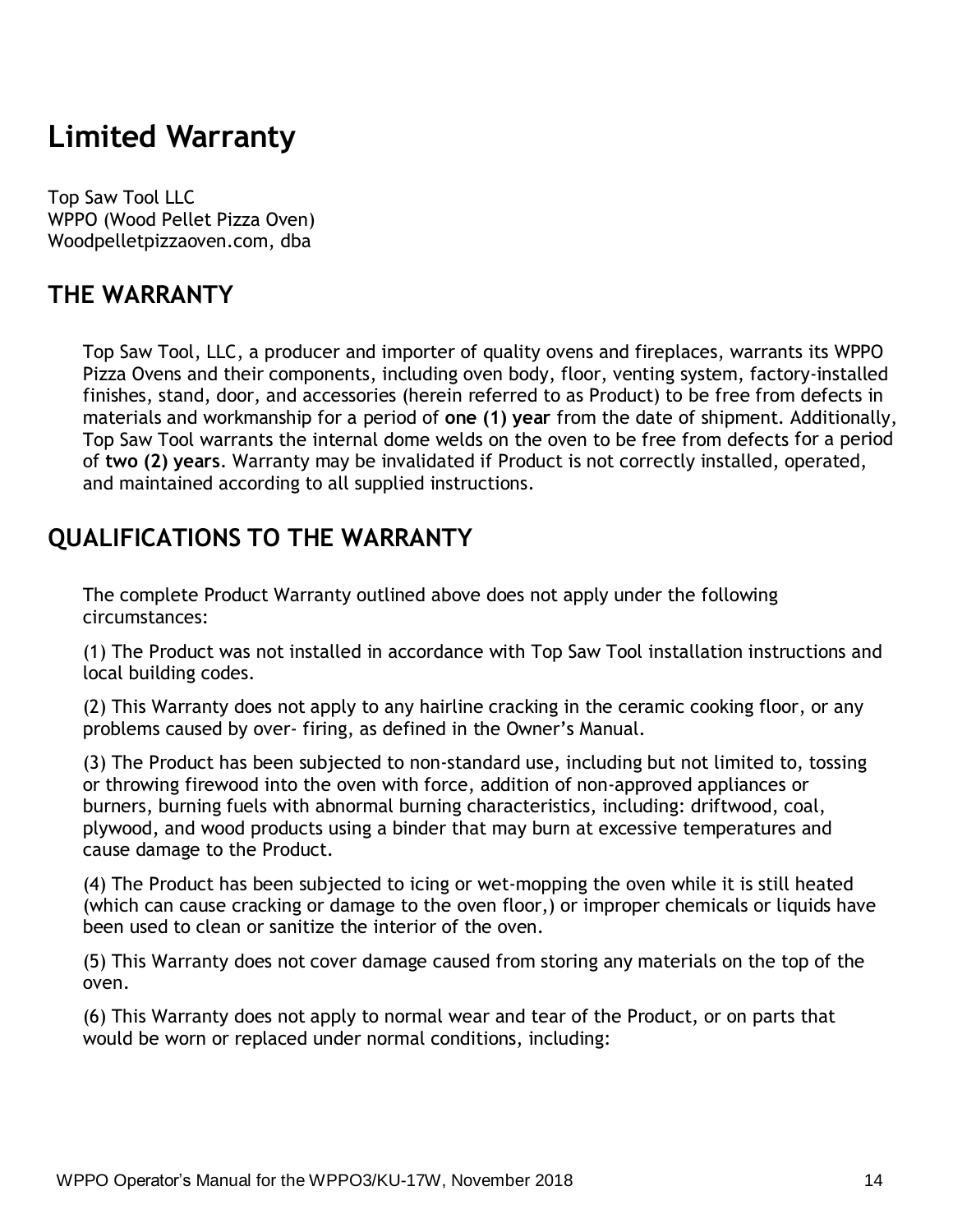(a) Normal, minor cracking due to expansion and contraction stress relief in the refractory materials of the floor tiles.

(b) Scratch marks on the stainless steel or powder coated finishes from normal use.

(c) Discoloration of exterior finishes in areas repeatedly exposed to smoke, as this is considered normal wear on wood fired pizza ovens.

(7) This Warranty does not cover damage to, or failure of the Product, resulting from natural causes, or other catastrophe, such as flood, fire, earth movement, wind, or storms.

#### **LIMITATION ON LIABILITY**

It is expressly agreed and understood that Top Saw Tool sole obligation, and Purchaser's exclusive remedy under this Warranty, and under any other Warranty, expressed or implied otherwise, shall be limited to replacement, repair, or refund up to the original purchase price of the Product, excluding shipping costs, as specified above. Such liability shall not include, and Purchaser or other third parties, specifically renounce any rights to recover special, incidental, consequential, or other damages of any kind whatsoever, including, but not limited to, injuries to persons or damage to property, loss of profits or anticipated profits, damage to business reputation or goodwill, all costs incurred receiving, unloading, moving at your location, and installing Top Saw Tool Products, or loss of use of the Product.

In no event shall Top Saw Tool be responsible for any incidental or consequential damages caused by defects in its Products, whether such damage occurs, or is discovered before or after replacement or repair, and whether or not such damage is caused by Top Saw Tool. The duration of any Warranty with respect to this Product is limited to legitimate claims received within the duration of the foregoing Warranty.

Warranty of replacement parts or Product shall only be from the original purchase date of Product, not date of repair or replacement covered under this Warranty. Parts to be replaced under the Warranty will be repaired or replaced with new or functionally sound parts at Top Saw Tool option.

Note: Some states do not allow the exclusion or limitation of incidental or consequential damages, or the duration of an implied warranty, so the above exclusion or limitations may not apply to you.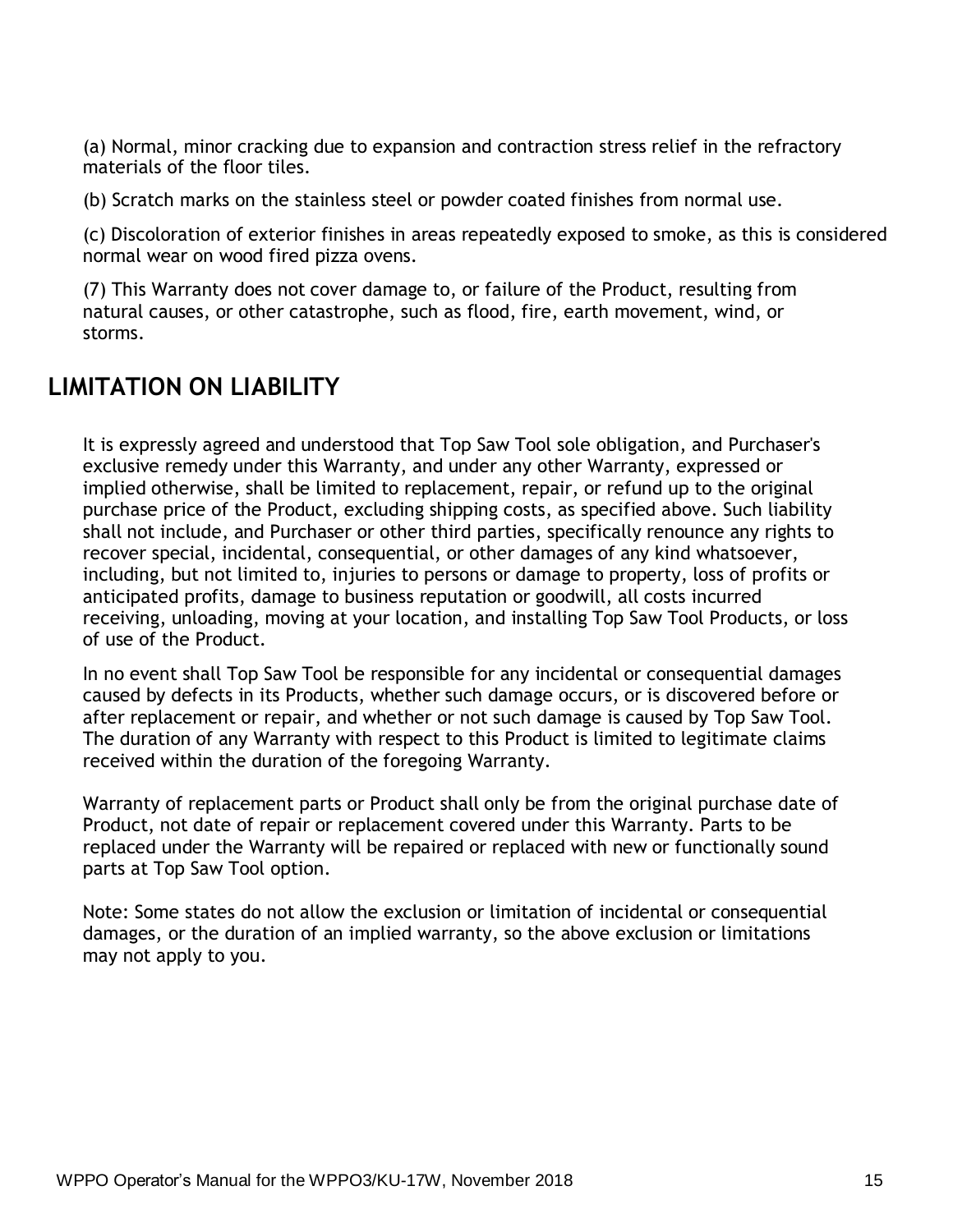### **INVESTIGATION OF CLAIMS AGAINST WARRANTY**

Top Saw Tool reserves the right to investigate any and all claims against this Warranty and to decide upon the method of settlement.

Before any Product is returned, Top Saw Tool, or its authorized representative, must provide Purchaser with written return authorization and instructions for preparation of the shipment. Failure to properly package Product for return may result in Purchaser being billed by Top Saw Tool. Top Saw Tool reserves the right to bill Purchaser for return freight if Product was found to be damaged through negligence or Warranty was voided, as outlined in this Warranty. Reference your original Terms of Sale Agreement for additional details.

### **DEALERS HAVE NO AUTHORITY TO ALTER THIS WARRANTY**

Top Saw Tool employees and dealers have no authority to make any Warranties, nor to authorize any remedies in addition to, or inconsistent with, those stated above.

### **HOW TO REGISTER A CLAIM AGAINST WARRANTY**

In order for any claim under this Warranty to be valid, Top Saw Tool must be notified of the claimed defect by either:

- I. Telephone at 1-608-230-1000,
- Writing to Top Saw Tool, 6 Odana Court, Madison, WI 53558, or I.
- Email to [wppoinfo@gmail.com.](mailto:wppoinfo@gmail.com.)  $\mathbb{L}$

All claims against this Warranty should include the Product model, original invoice number, date of installation, a description of the defect, photographs of the area of concern, and a full description of the circumstances giving rise to the Warranty Claim, if known. Please examine all of the contents of your delivery as soon as possible after receipt and inform Top Saw Tool within fifteen (15) days if any items are missing, incorrect, or damaged.